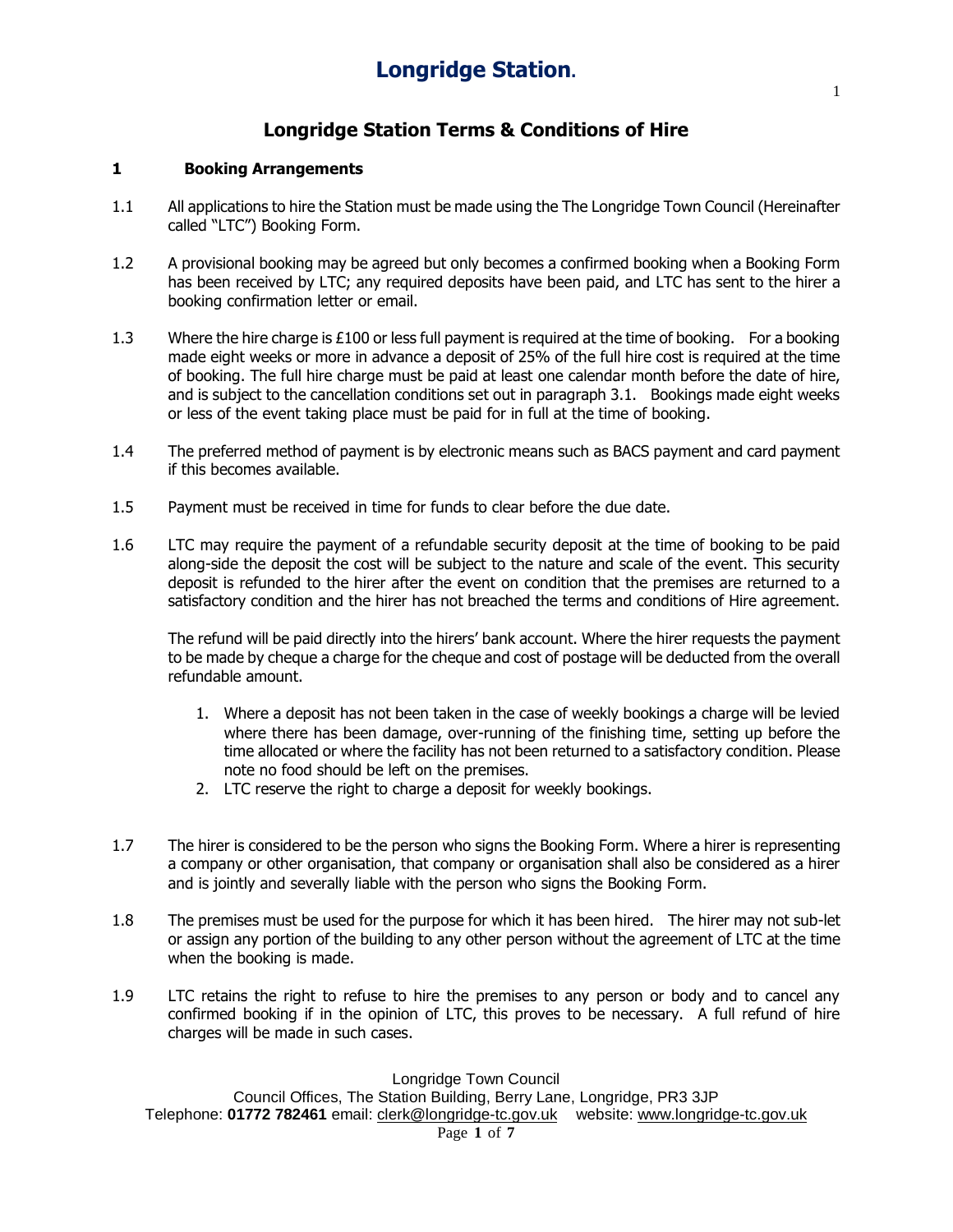## **2 Cost of Hire**

- 2.1. Cost of Hire will be determined by the Booking Team. The cost of hire will be calculated at the time of booking. The venue is run on a cost basis and from time to time it is necessary to increase the charges to cover any increases in running costs. LTC will notify hirers of any increase in the cost of hire and if unacceptable to the hirer the booking may be cancelled and any advanced payments already made by the hirer to LTC will be remitted.
- 2.2. The hirer must vacate the premises upon expiry of the hire period, otherwise an extra charge for each hour or part thereof will be made.

#### **3 Cancellation**

3.1. If the Hirer cancels the booking before the date of hire and the Booking Team is unable to conclude a replacement booking, reimbursement of the booking fee & costs of hire shall be at the sole discretion of LTC.

#### 4 **Insurance & Liability for Damage.**

- 4.1. LTC insures the building, its fittings, and contents therein owned by LTC.
- 4.2. LTC does not accept responsibility under any circumstances for damage or loss by fire, theft or any other cause, to any articles, equipment, or other belongings brought into the building, or placed outside in the environs of the building, for sale, exhibition or any other purpose.
- 4.3. The hirer shall take good care of the building and all fittings, equipment or other property therein and shall pay for any damage, including accidental damage, caused by any act or neglect of the hirer, the hirer's servants, agents and persons resorting to the building by reason of the hirer's use of the premises. (Hirer's are advised that it is in their own interests to arrange insurance to cover all such damage and risks and third party liability.)
- 4.4. The hirer is liable for, and shall indemnify LTC, in respect of any loss, damage or injury incurred by, or done by hirer, any person or persons in their employ, any sub-contractors, or any other person or persons resorting to the building by reason of the hirer's use of the premises, except as may be due to the negligence of LTC or its staff.

#### **5 Public Liability & Related Issues**

- 5.1. All activities during the period of hire shall be adequately supervised.
- 5.2. A hirer who intends to provide activities that require supervision by a qualified person must ensure that any such person is properly qualified, has an appropriate level of professional indemnity insurance.
- 5.3. Where appropriate the qualified person must be able to comply with the 'Minimum Standards of Operations – Guidelines For Coaches' prescribed by Ribble Valley Borough Council.

#### 6 **General Conditions AND Health And Safety**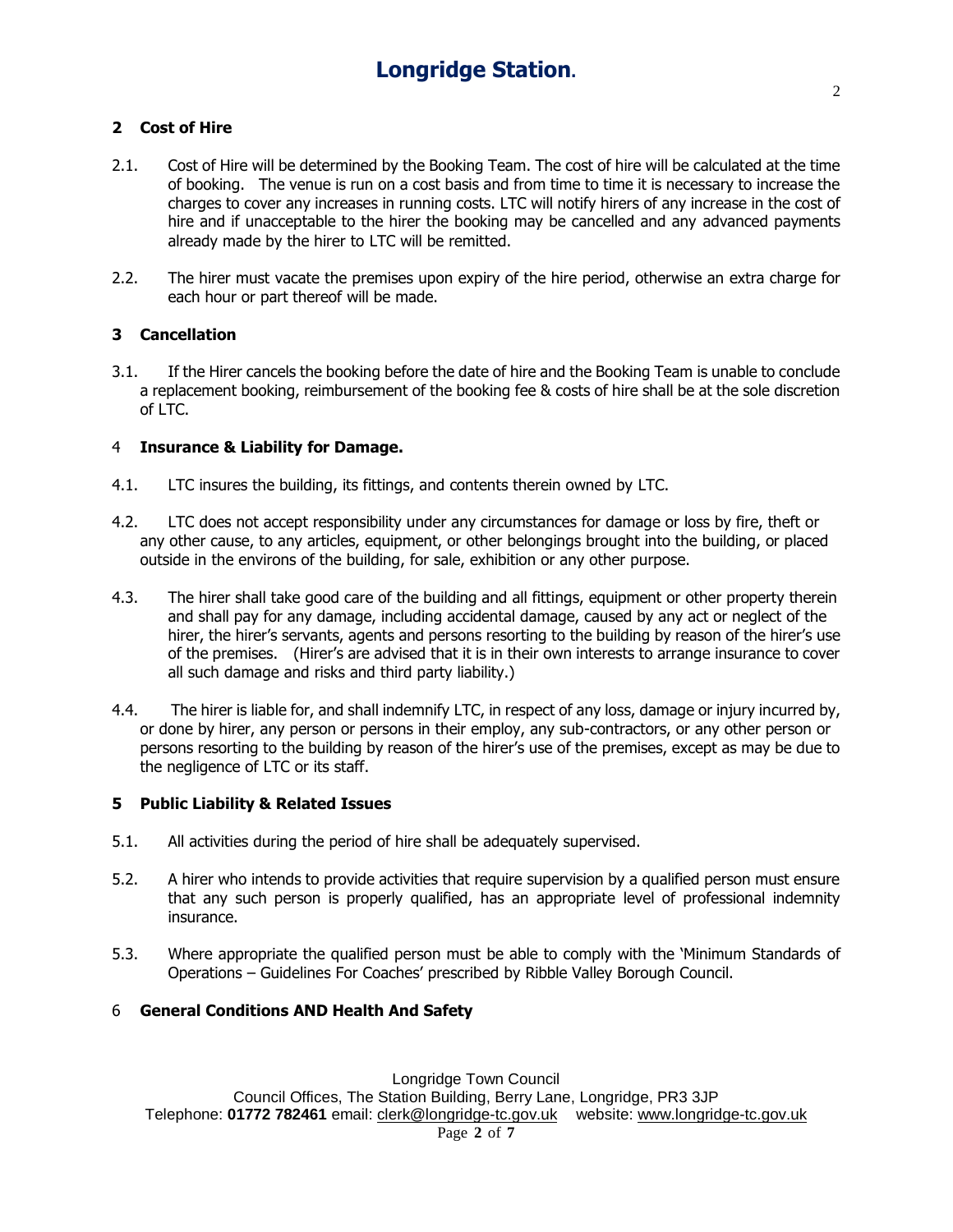- 6.1. If the 'Hirer ' is in any doubt as to the meaning or intent of any part of these 'Conditions of Hire' the 'Bookings team ' shall be consulted before hiring the venue.
- 6.2. The activities carried out at the venue during the period of hire shall be referred to herein as the 'Event'.
- 6.3. The 'Hirer ' must be over the age of 21 years.
- 6.4. The Hirer shall assume the role of the 'Responsible Person ' within the context of these conditions and be present and responsible for the premises and its contents throughout the period of hire.
- 6.5. No activities are to take place which pose a risk to the health and safety of personnel, risk damaging the property or contents or cause annoyance to members of the public.
- 6.6. Nothing is to be fixed to any part of the building which could cause damage to the building. Unless permission has been granted in writing by LTC. No nail or fastenings are to be driven into the wall, floor, ceiling or partition or in any part of the building.
- 6.7. All spillages must be cleaned up immediately using the cleaning equipment provided.
- 6.8. Materials and equipment must be used and stored in the correct manner and in such a way as to minimize the risk of causing an obstruction or trip hazard.
- 6.9. Avoid trailing cables where practicable but where this is unavoidable ensure they are adequately marked and covered.
- 6.10. Nothing should be placed in such a way as to obstruct a fire exit or route.
- 6.11. All fire doors and emergency exits should be checked by the hirer to ensure they know how to operate them correctly and all escape routes are free from obstructions.
- 6.12. To prevent noise nuisance the hirer must ensure that all doors are kept closed during the event.
- 6.13. The hirer must leave the premises in a clean, wholesome and orderly state at the end of the hire period. In the event of failure to comply with this condition, the hirer shall pay to LTC the costs incurred in cleaning and tidying the premises. Refuse must be removed by the hirer. The hire charge does not include the provision for LTC to remove any rubbish and any rubbish left behind as a result of the event will be subject to an additional charge. LTC reserves the right to apply additional charges for certain types of hiring as it sees fit to cover specialised cleaning and odour removal.
- 6.14. LTC shall not be liable for any loss due to any breakdown of machinery, failure of supply of electricity, leakage of water, fire, Government restriction or act of God, which may cause the premises to be temporarily closed, or the hiring to be interrupted or cancelled.
- 6.15. LTC staff will control the heating of the premises.
- 6.16. Hirers must not overload the electrical circuits in any part of the premises.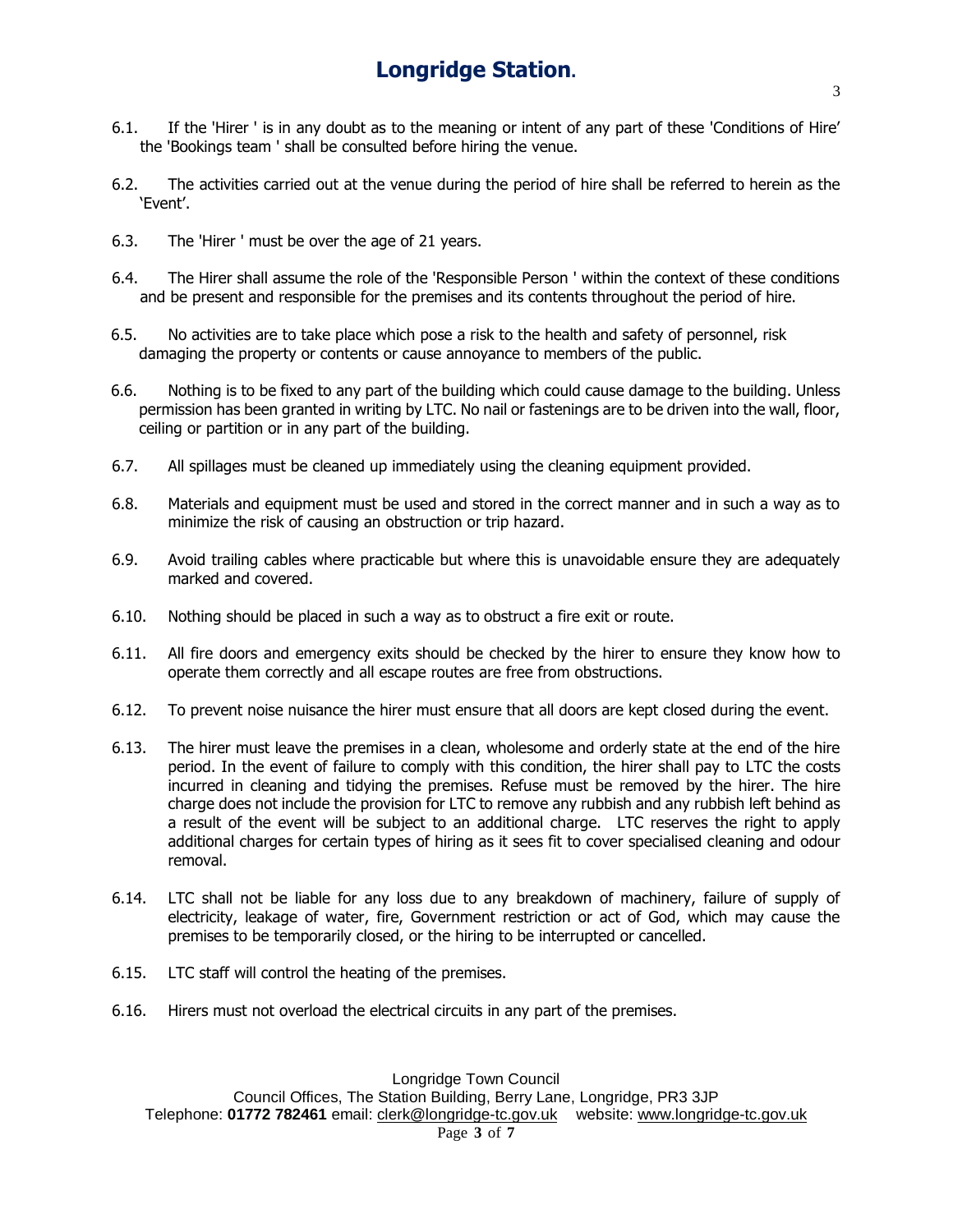- 6.17. Hirers are not permitted to bring electrical equipment onto the premises without seeking permission from LTC first. Should the hirer be permitted to bring electrical equipment for use on the premises the hirer must provide proof of PAT testing.
- 6.18. Portable Electric heaters and liquefied gas appliances are not allowed on the premises.
- 6.19. Only competent persons shall be allowed to use equipment and non essential personnel in the kitchen should be minimised.
- 6.20. The hirer is responsible for the safe operation of their equipment which should be in safe and in good working order.
- 6.21. Highly flammable substances, flammable decorations, shall not be used without prior written agreement.
- 6.22. Decorations shall not be placed in the proximity of light fittings, heaters or other sources of heat.
- 6.23. The hirer is responsible for providing adequate staffing levels to ensure effective supervision of the function, security of the premises, and the safety of people attending the event. Children are not permitted in the kitchen, and they must be under adult supervision at all times.
- 6.24. LTC does not undertake to provide its own staff to be onsite throughout the hire period. If present during the event, LTC staff will provide appropriate support to hirers if difficulties arise from their use of the premises. If LTC staff are not available to be present during the event, hirers will be given a contact telephone number at the onset of the hire period to alert a member of LTC staff who will be able to attend the premises if necessary.

#### **7 Complaints & Dispute Resolution.**

LTC aims to provide the Hirer with a reliable and consistent service at all times. If the Hirer has cause to complain the matter should immediately be brought to the attention of any LTC staff present at the event or by contacting the LTC Duty Manager, who will make every effort to resolve the problem. If the problem is not resolved to the Hirer's satisfaction a written complaint (email acceptable) may be made after the event to LTC and a response will be made within ten days. LTC will strive through negotiation to achieve an appropriate and fair response to the Hirer's complaint, but reserves the right to determine the matter at its absolute discretion. This does not affect the Hirer's statutory rights.

**---------------------------------------------------------------------**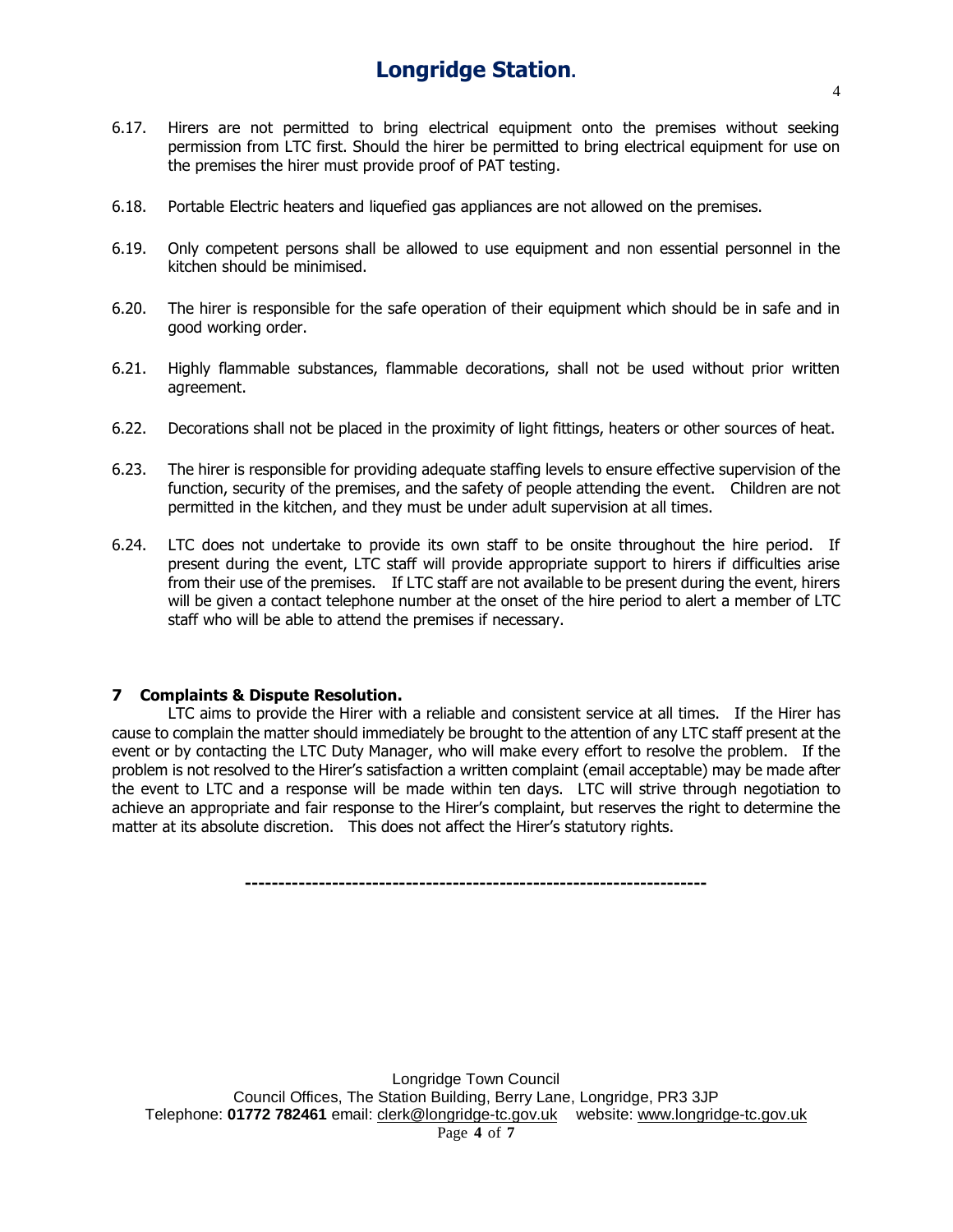#### **Emergency Action Plan**

#### **Definitions**

The following emergencies require rapid action and clear instructions.

#### **Fire**

Putting out the fire with a fire extinguisher should only be attempted if confident it will not present any personal risk.

#### $\mathbf{r}$ **Terrorist / bomb threat**

Any suspect package must not be touched or moved in any way. It is essential to note, and pass on to the Police, any passwords or call signs given in a terrorist message.

- **Building structural failure / impact with building by external force**  $\mathbf{r}$ Damage to the building has potential for additional risks of electric shock from damaged electrical cables and gas explosion and flooding from damaged pipes and drains.
- **Lighting failure**  $\mathbf{r} = \mathbf{r}$
- $\mathbf{r}$ **Medical emergency**

#### **Procedures**

## **Fire / Terrorism / Structural Failure**

- 1.1. On:-
- discovery of a fire
- receiving a terrorist threat or discovery of a suspect package
- structural failure / building collapse / damage due to impact with the building
- 1.2. Sound the Alarm.
- 1.3. Dial 999 for the emergency services

Quote the address as: **Longridge Station, Old Station Buildings, Berry Lane, Longridge Preston PR3 3JP**

1.4. Direct people to the assembly point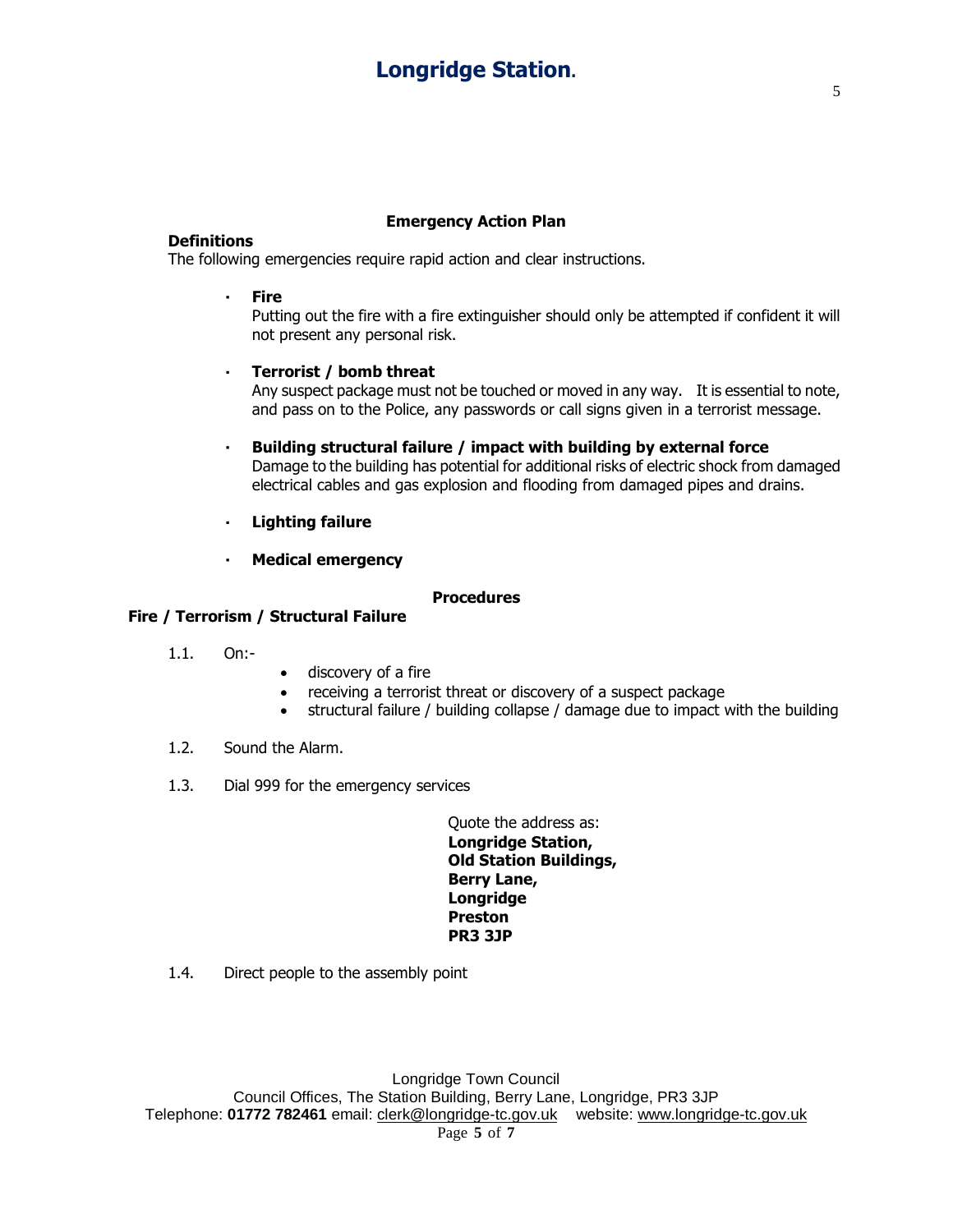Car Park front of the building on **Barclay Rd, Longridge, Preston, Lancashire PR3 3LD**

- 1.5.. Ask those evacuated whether friends, relatives and colleagues attending the event with them are all present or accounted for.
- 1.6. Ascertain whether anyone is injured or trapped.
- 1.7. Ensure no one re-enters the building until the Fire Service or Police give permission to do so.
- 1.8. If no LTC member of staff & volunteers is present telephone the LTC Duty Manager to report the emergency and request further advice.

## **2. Lighting / Power Failure**.

- 2.1. **In the event of a lighting / power failure during the hours of darkness,** the emergency lighting and exit lights will be illuminated and instructions must be given to evacuate the building through the nearest safe route.
- 2.2.Direct people to the assembly point

Car Park front of the building on **Barclay Rd, Longridge, Preston, Lancashire PR3 3LD**

- **2.3.** Ask those evacuated whether friends, relatives and colleagues attending the event with they are all present or accounted for. Ascertain whether anyone is injured or trapped.
- 2.4. **If the lighting / power failure occurs during daylight**, evacuation of the building is not necessary.
- 2.5. If no LTC member of staff or volunteers are present telephone the LTC Duty number below to report the emergency and request further advice.